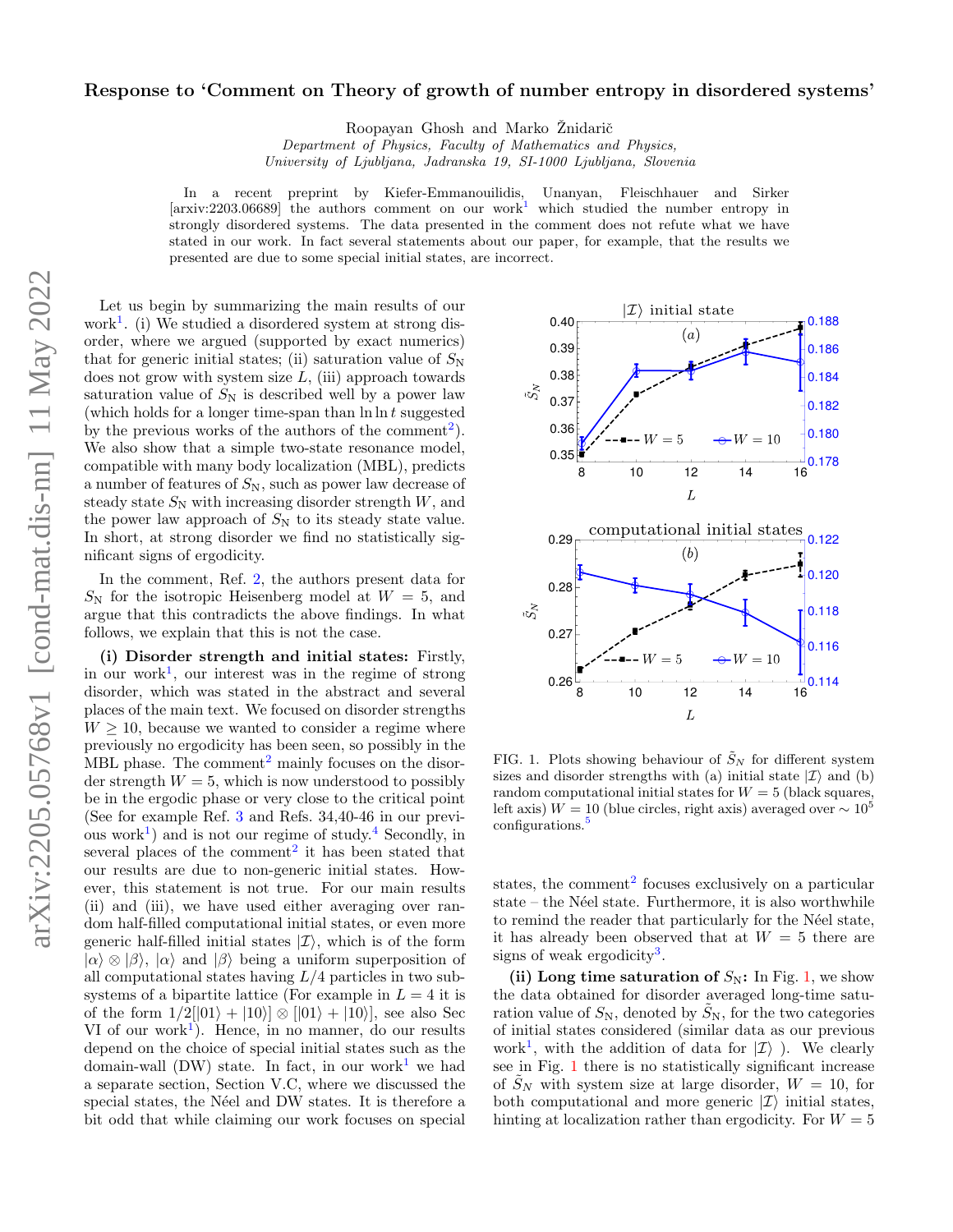

<span id="page-1-0"></span>FIG. 2. Plots showing configuration averaged approach of number entropy to  $\tilde{S}_N$  for different system sizes and disorder strengths for (a) random computational initial states at  $W = 10$ , (b) random computational initial states at  $W = 5$  and (c) initial state  $|\mathcal{I}\rangle$  at  $W=5$ .

there is indeed an increase of  $\tilde{S}_N$  seen in both cases with L, as pointed out in the comment<sup>[2](#page-2-1)</sup> and already in our previous work<sup>[1](#page-2-0)</sup>, but this is known to be a regime of weak ergodicity<sup>[3](#page-2-2)</sup>. Furthermore, as we also showed in our previous work, the saturation values are far from being ergodic. The error bars are also significant even with a sample size of  $10^5$ , hence one needs to be very careful while attempting any fits to such data.

(iii) Power law approach of  $S_N$  to saturation: In the comment<sup>[2](#page-2-1)</sup>, the authors show how fitting a power law growth of the form  $A - B/t^{\alpha}$  with  $\alpha = 1$  does not agree with the data. This observation is not new, since we had already shown in Fig.  $14(b)$  $14(b)$  of our work<sup>1</sup> that at  $W = 10$ ,  $\alpha$  is 0.7 and not 1 for  $|\mathcal{I}\rangle$  initial state, and is independent of system size, along with an explanation of the limitations of the two-state model. In Fig.  $2(a)$  $2(a)$ we show a similar plot for computational states, where again for  $L \sim 12 - 16$ , there is no statistically significant drift of  $\alpha$  with L. Even for lower disorder  $W = 5$ , for the two types of initial states, the tails at long time  $(t \sim 100-10^4)$ , which is the quantity of interest, show a similar exponent at different system sizes as evident from Figs.  $2(b)$  $2(b)$  and (c).

On the other hand, the  $\nu \ln \ln t$  fit proposed by the authors of the comment<sup>[2](#page-2-1)</sup> is not foolproof unlike the claim. It is valid for a very small window of t, the value of  $\nu$ actually shows a drift with L for the optimal choice of fit window, and has  $\chi^2$  per data point at least twice as large as power law fits. Picking an optimal window for the fit, in Fig. [3](#page-1-1) we show the increase in  $\nu$  with L at  $W = 5$  for the two sets of initial states considered here. One can see from Fig. [3](#page-1-1) that, from  $L \sim 12 - 16$ , where ln L increases by 11% (since the relevant scale is  $\ln L$ ),  $\nu$  increases by 25%, which is significant. To obtain the optimal window for this fit, we have chosen a window of time  $t_1-t_2$ , that minimizes  $\chi^2$  per data point.  $t_1$  is chosen approximately at  $t_1 \sim 5$  which is similar to the time chosen in previous works of the authors of the comment<sup>[2](#page-2-1)</sup>, and on minimizing  $\chi^2$ ,  $t_2$  is obtained as ~ 100 – 300 for computational states and  $\sim$  300 − 500 for  $|I\rangle$  states. Unlike such a small window fit of  $\ln \ln t$  with *L*-dependent  $\nu$ , our power law fit with almost constant  $\alpha$  is asymptotic, and therefore holds for arbitrarily large  $t_2$  (in practice upper bounded by fluctuations due to finite sample). One can see this from Fig, [2,](#page-1-0) where the power law fits remain valid at least till  $t \sim 10^4$ . It is also worthy to note that on hand-picking the window by changing  $t_2$ , it is in principle possible to make  $\nu$  constant across system sizes, but this has an adverse effect on the  $\chi^2$  of the fit, which increases by several times.



<span id="page-1-1"></span>FIG. 3. Plot of  $\nu$  obtained from fitting configuration averaged  $S_{\rm N}(t) = \mu + \nu \ln \ln t$  for  $|\mathcal{I}\rangle$  and computational (comp.) initial states vs  $L$  at  $W=5$ .

To summarize, in Ref. [1,](#page-2-0) we explained the slow growth of  $S_N$  at strong disorder via many-body resonances, which we modeled via a two-state model to predict several results, such as the  $1/W (1/W^2)$  decrease of mean (median) long time saturation  $S_N$  and power law approach of  $S_N$  to its saturation, which qualitatively agreed with exact numerics. We concluded there was no need to invoke eventual ergodicity to explain the observed growth. We never claimed that the two-state model is perfect and had already shown its limitations in predicting the accurate exponent in our work. On the other hand the comment<sup>[2](#page-2-1)</sup> is based solely on fitting which is done over a small window without a precise theoretical explanation. Also, the  $\alpha \rightarrow 0$  limit of the Renyi number entropy,  $S_{\text{N}_{\text{Q}}}^{(\alpha)}$ , the Hartley entropy, studied in Fig. 3 of the comment<sup>[2](#page-2-1)</sup> seems to be a hand-picked quantity to sup